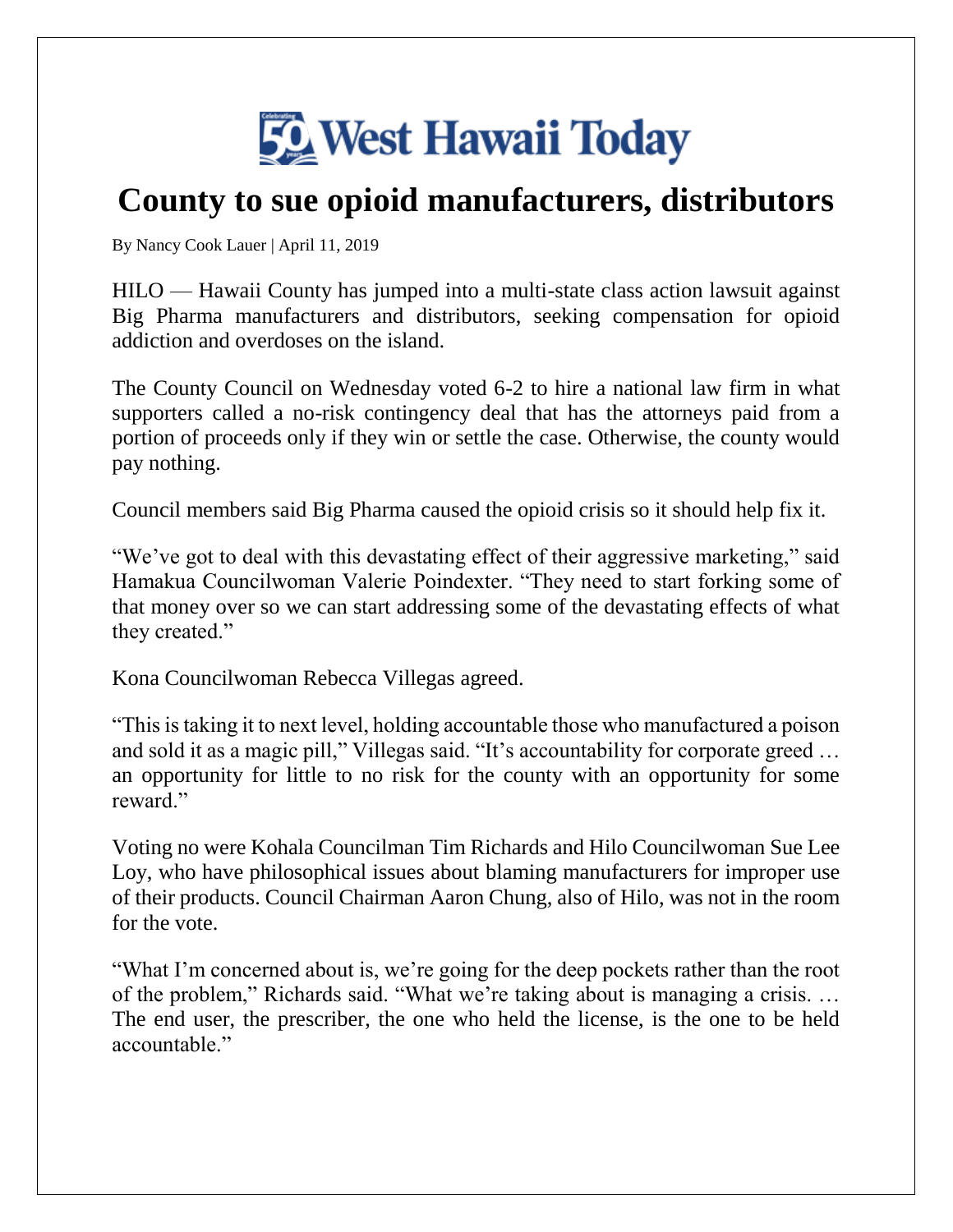The measure gives Corporation Counsel authority to hire on a contingency basis the New York City-based personal injury law firm Napoli Shkolnik and its local counsel, the Hawaii Accident Law Center from Honolulu.

Details about the potential lawsuit are sketchy, but attorneys will enter Hawaii County in multi-state litigation that's been ongoing for about a year. The lawsuits center on manufacturers and distributors of opioids in particular.

The county's action comes as a settlement agreement last month saw the state of Oklahoma winning \$270 million in litigation against Purdue Pharma and the billionaire Sackler family owners over its OxyContin pain killer.

Representatives for Purdue and Sackler family members said the suit misleadingly blames them for a problem that's far bigger than OxyContin, according to The Associated Press.

Lawsuits claiming drug manufacturers collaborated to downplay the serious risks of opioid addiction have been increasing nationwide.

Distributors have been included in some lawsuits, including Hawaii County's, accused of playing a part in a scheme that "spent millions of dollars developing deceptive materials and advertising, deploying sales representatives, and recruiting physicians to encourage increased prescription rates, which in turn led to increased addiction, loss of life, and costs," according to the county's Resolution 20.

Healthcare Distribution Alliance (HDA), the national trade association representing distributors, including AmerisourceBergen, Cardinal Health and McKesson, takes issue with being included in the mix.

"The misuse and abuse of prescription opioids is a complex public health challenge that requires a collaborative and systemic response that engages all stakeholders," John Parker, senior vice president for Healthcare Distribution Alliance, said in a statement.

"Given our role, the idea that distributors are responsible for the number of opioid prescriptions written defies common sense and lacks understanding of how the pharmaceutical supply chain actually works and is regulated," Parker added. "Those bringing lawsuits would be better served addressing the root causes, rather than trying to redirect blame through litigation."